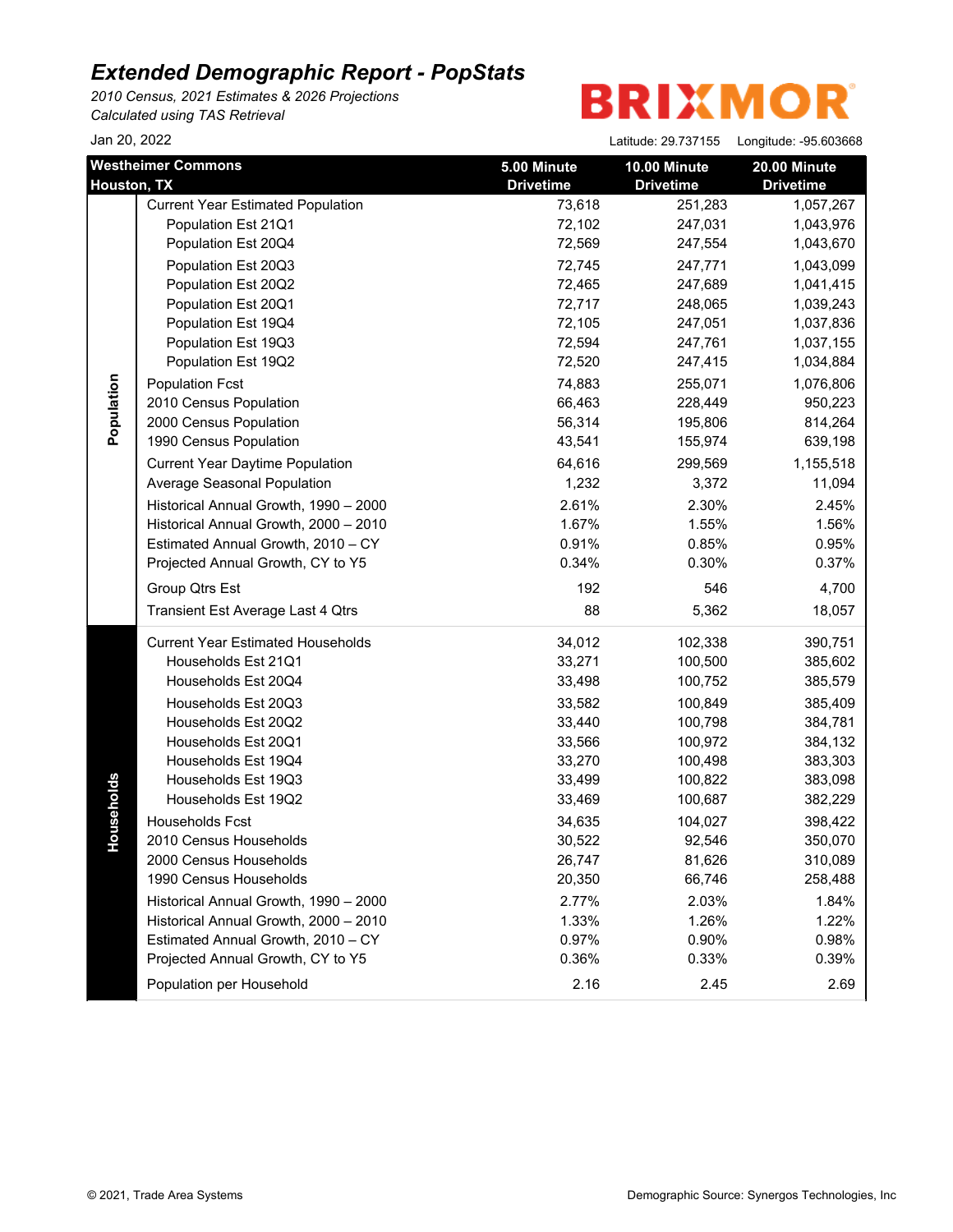*2010 Census, 2021 Estimates & 2026 Projections Calculated using TAS Retrieval*

| Jan 20, 2022                                  |                                 | Latitude: 29.737155              | Longitude: - 95.603668           |
|-----------------------------------------------|---------------------------------|----------------------------------|----------------------------------|
| <b>Westheimer Commons</b><br>Houston, TX      | 5.00 Minute<br><b>Drivetime</b> | 10.00 Minute<br><b>Drivetime</b> | 20.00 Minute<br><b>Drivetime</b> |
| HH Income \$500,000 or more                   | 1.5%                            | 1.5%                             | 1.7%                             |
| HH Income \$250,000 to \$499,999              | 1.8%                            | 1.8%                             | 2.0%                             |
| HH Income \$200,000 to \$249,999              | 4.2%                            | 4.3%                             | 4.7%                             |
| HH Income \$175,000 to \$199,999              | 3.8%                            | 4.2%                             | 3.6%                             |
| HH Income \$150,000 to \$174,999              | 3.7%                            | 3.7%                             | 4.2%                             |
| HH Income \$100,000 to 149,999                | 13.5%                           | 12.2%                            | 13.6%                            |
| HH Income \$75,000 to 99,999                  | 11.7%                           | 11.8%                            | 12.0%                            |
| HH Income \$50,000 to 74,999                  | 17.4%                           | 17.4%                            | 17.1%                            |
| HH Income \$35,000 to 49,999                  | 15.1%                           | 14.2%                            | 13.2%                            |
| HH Income \$25,000 to 34,999                  | 8.5%                            | 9.7%                             | 9.5%                             |
| HH Income \$15,000 to 24,999                  | 8.8%                            | 9.0%                             | 8.9%                             |
| HH Income \$0 to 14,999                       | 10.1%                           | 10.1%                            | 9.4%                             |
| Average Household Income                      | \$88,677                        | \$91,049                         | \$95,628                         |
| Median Household Income                       | \$60,063                        | \$59,079                         | \$61,555                         |
| Per Capita Income                             | \$41,057                        | \$37,144                         | \$35,468                         |
| 2000 Average HH Income                        | \$62,299                        | \$63,002                         | \$63,112                         |
| 2000 Median HH Income                         | \$47,486                        | \$46,021                         | \$44,149                         |
| Disposable HH Income \$500,000 or more        | #N/A                            | #N/A                             | #N/A                             |
| Disposable HH Income \$250,000 to \$499,999   | #N/A                            | #N/A                             | #N/A                             |
| Disposable HH Income \$200,000 to \$249,999   | #N/A                            | #N/A                             | #N/A                             |
| Disposable HH Income \$175,000 to \$199,999   | 2%                              | 2%                               | 2%                               |
| Disposable HH Income \$150,000 to \$174,999   | 4%                              | 4%                               | 4%                               |
| Disposable HH Income \$100,000 to \$149,999   | 13%                             | 12%                              | 13%                              |
| Disposable HH Income \$75,000 to \$99,999     | 12%                             | 12%                              | 12%                              |
| Disposable HH Income \$50,000 to \$74,999     | 18%                             | 18%                              | 18%                              |
| Disposable HH Income \$35,000 to \$49,999     | 15%                             | 15%                              | 14%                              |
| Disposable HH Income \$25,000 to \$34,999     | 11%                             | 12%                              | 11%                              |
| Disposable HH Income \$15,000 to \$24,999     | 10%                             | 10%                              | 10%                              |
| Disposable HH Income \$0 to\$14,999           | 11%                             | 11%                              | 10%                              |
| Average Disposable Income                     | 70,577                          | 70,460                           | 72,779                           |
| Median Disposable Income                      | 53,411                          | 52,584                           | 54,567                           |
| Householder White - Count                     | 11,151                          | 32,650                           | 127,387                          |
| Median HH Income                              | \$84,252                        | \$90,553                         | \$92,655                         |
| Average HH Income                             | \$95,831                        | \$100,908                        | \$102,490                        |
| Householder Black or African-American - Count | 10,272                          | 25,516                           | 70,429                           |
| Median HH Income                              | \$44,142                        | \$45,922                         | \$49,164                         |
| Average HH Income                             | \$54,422                        | \$55,798                         | \$60,638                         |
| Householder Hispanic - Count                  | 7,249                           | 25,470                           | 127,397                          |
| Median HH Income                              | \$56,586                        | \$50,175                         | \$48,203                         |
| Average HH Income                             | \$67,844                        | \$63,015                         | \$60,989                         |
| Householder Asian or Pacific Islander - Count | 3,644                           | 13,822                           | 48,085                           |
| Median HH Income                              | \$81,477                        | \$60,592                         | \$72,863                         |
| Average HH Income                             | \$93,766                        | \$77,370                         | \$86,096                         |
| Householder Other or Pacific Islander - Count | 1,695                           | 4,880                            | 17,454                           |
| Median HH Income                              | \$48,839                        | \$54,124                         | \$56,946                         |
| Average HH Income                             | \$70,397                        | \$67,586                         | \$69,169                         |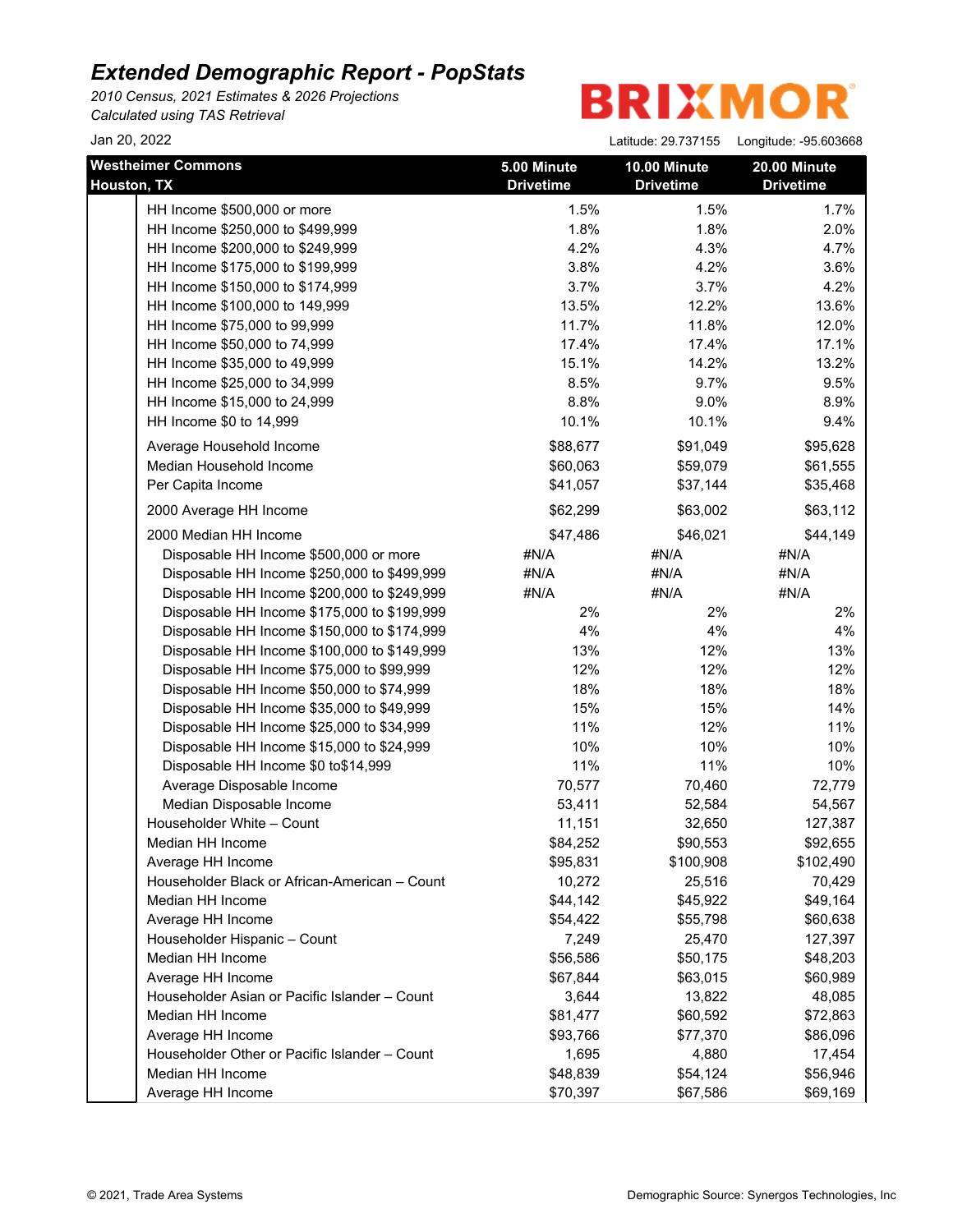*2010 Census, 2021 Estimates & 2026 Projections Calculated using TAS Retrieval*

 $\frac{1}{2}$  an 20, 2022 Latitude: 20, 227155 Longitude: 05, 603668

| Jali ZU, ZUZZ             |                                          |                                 | Latitude: 29.737155                     | Longitude: -95.603668            |
|---------------------------|------------------------------------------|---------------------------------|-----------------------------------------|----------------------------------|
|                           | <b>Westheimer Commons</b><br>Houston, TX | 5.00 Minute<br><b>Drivetime</b> | <b>10.00 Minute</b><br><b>Drivetime</b> | 20.00 Minute<br><b>Drivetime</b> |
|                           | Male Population                          | 35,559                          | 122,030                                 | 525,202                          |
| Gender                    | Female Population                        | 38,059                          | 129,253                                 | 532,064                          |
|                           | Count of Pop 0 to 4 years                | 6,685                           | 20,822                                  | 82,906                           |
|                           | Count of Pop 0 to 7 years                | 10,283                          | 31,389                                  | 123,881                          |
|                           | Count of Pop 5 - 13                      | 11,621                          | 36,647                                  | 148,400                          |
|                           | Count of Pop 14 - 18                     | 3,345                           | 12,747                                  | 58,435                           |
|                           | Count of Pop 19 - 22                     | 2,559                           | 11,479                                  | 54,987                           |
|                           | Count of Pop 22 - 25                     | 1,795                           | 8,142                                   | 38,492                           |
|                           | Count of Pop 25 - 29                     | 3,177                           | 13,811                                  | 64,102                           |
|                           | Count of Pop 30 - 34                     | 4,823                           | 15,768                                  | 66,454                           |
|                           | Count of Pop 35 - 39                     | 6,799                           | 19,603                                  | 78,797                           |
|                           | Count of Pop 40 - 44                     | 6,178                           | 18,640                                  | 76,343                           |
|                           | Count of Pop 45 - 59                     | 13,190                          | 46,374                                  | 199,018                          |
|                           | Count of Pop 60 - 74                     | 10,309                          | 35,639                                  | 144,932                          |
|                           | Count of Pop 75 - 84                     | 2,574                           | 9,248                                   | 35,331                           |
|                           | Count of Pop 85+                         | 563                             | 2,362                                   | 9,069                            |
| by Age                    | % of Pop 0 to 4 years                    | 9.1%                            | 8.3%                                    | 7.8%                             |
| <b>Total Population</b>   | % of Pop 0 to 7 years                    | 14.0%                           | 12.5%                                   | 11.7%                            |
|                           | % of Pop 5 - 13                          | 15.8%                           | 14.6%                                   | 14.0%                            |
|                           | % of Pop 14 - 18                         | 4.5%                            | 5.1%                                    | 5.5%                             |
|                           | % of Pop 19 - 22                         | 3.5%                            | 4.6%                                    | 5.2%                             |
|                           | % of Pop 22 - 25                         | 2.4%                            | 3.2%                                    | 3.6%                             |
|                           | % of Pop 25 - 29                         | 4.3%                            | 5.5%                                    | 6.1%                             |
|                           | % of Pop 30 - 34                         | 6.6%                            | 6.3%                                    | 6.3%                             |
|                           | % of Pop 35 - 39                         | 9.2%                            | 7.8%                                    | 7.5%                             |
|                           | % of Pop 40 - 44                         | 8.4%                            | 7.4%                                    | 7.2%                             |
|                           | % of Pop 45 - 59                         | 17.9%                           | 18.5%                                   | 18.8%                            |
|                           | % of Pop 60 - 74                         | 14.0%                           | 14.2%                                   | 13.7%                            |
|                           | % of Pop 75 - 84                         | 3.5%                            | 3.7%                                    | 3.3%                             |
|                           | % of Pop 85+                             | 0.8%                            | 0.9%                                    | 0.9%                             |
|                           | Median Age                               | 37.1                            | 36.6                                    | 35.9                             |
|                           | Average Age                              | 36.2                            | 36.6                                    | 36.3                             |
|                           | % of Pop 0 to 4 years                    | 9.6%                            | 8.7%                                    | 8.1%                             |
|                           | % of Pop 5 - 13                          | 16.7%                           | 15.3%                                   | 14.4%                            |
|                           | % of Pop 14 - 18                         | 4.9%                            | 5.4%                                    | 5.7%                             |
|                           | % of Pop 19 - 22                         | 3.8%                            | 4.9%                                    | 5.3%                             |
|                           | % of Pop 22 - 25                         | 2.5%                            | 3.4%                                    | 3.8%                             |
|                           | % of Pop 25 - 29                         | 4.4%                            | 5.7%                                    | 6.3%                             |
|                           | % of Pop 30 - 34                         | 6.2%                            | 6.2%                                    | 6.5%                             |
|                           | % of Pop 35 - 39                         | 8.9%                            | 7.7%                                    | 7.7%                             |
|                           | % of Pop 40 - 44                         | 8.4%                            | 7.4%                                    | 7.4%                             |
| Male Population<br>by Age | % of Pop 45 - 59                         | 18.0%                           | 18.3%                                   | 18.7%                            |
|                           | % of Pop 75 - 84                         | 3.2%                            | 3.2%                                    | 2.9%                             |
|                           | % of Pop 60 - 74                         | 12.8%                           | 13.2%                                   | 12.9%                            |
|                           | % of Pop 85+                             | 0.5%                            | 0.6%                                    | 0.6%                             |
|                           | Median Age                               | 36.0                            | 35.3                                    | 35.0                             |
|                           |                                          | 35.0                            | 35.4                                    | 35.3                             |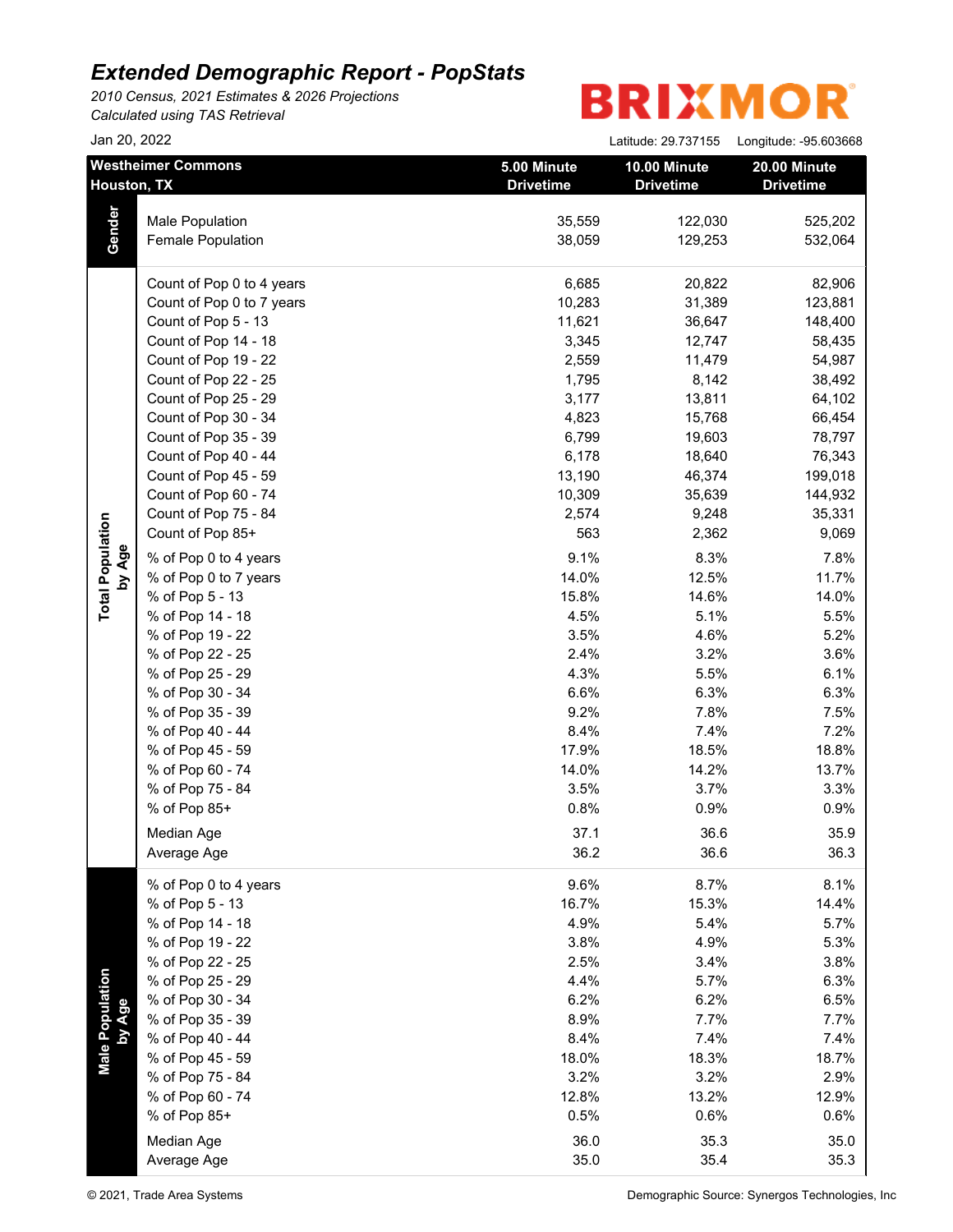*2010 Census, 2021 Estimates & 2026 Projections Calculated using TAS Retrieval*

|                    | Jan 20, 2022                                  |                                 | Latitude: 29.737155              | Longitude: -95.603668            |
|--------------------|-----------------------------------------------|---------------------------------|----------------------------------|----------------------------------|
|                    | <b>Westheimer Commons</b><br>Houston, TX      | 5.00 Minute<br><b>Drivetime</b> | 10.00 Minute<br><b>Drivetime</b> | 20.00 Minute<br><b>Drivetime</b> |
|                    | % of Pop 0 to 4 years                         | 8.6%                            | 7.9%                             | 7.6%                             |
|                    | % of Pop 5 - 13                               | 15.0%                           | 13.9%                            | 13.7%                            |
|                    | % of Pop 14 - 18                              | 4.2%                            | 4.8%                             | 5.4%                             |
|                    | % of Pop 19 - 22                              | 3.2%                            | 4.3%                             | 5.1%                             |
|                    | % of Pop 22 - 25                              | 2.3%                            | 3.1%                             | 3.5%                             |
|                    | % of Pop 25 - 29                              | 4.2%                            | 5.3%                             | 5.8%                             |
|                    | % of Pop 30 - 34                              | 6.8%                            | 6.3%                             | 6.1%                             |
| by Age             | % of Pop 35 - 39                              | 9.6%                            | 7.9%                             | 7.2%                             |
|                    | % of Pop 40 - 44                              | 8.4%                            | 7.4%                             | 7.1%                             |
|                    | % of Pop 45 - 59                              | 17.8%                           | 18.6%                            | 19.0%                            |
|                    | % of Pop 60 - 74                              | 15.1%                           | 15.1%                            | 14.6%                            |
|                    | % of Pop 75 - 84                              | 3.8%                            | 4.1%                             | 3.8%                             |
|                    | % of Pop 85+                                  | 1.0%                            | 1.2%                             | 1.2%                             |
|                    | Median Age                                    | 37.9                            | 37.8                             | 36.9                             |
|                    | Average Age                                   | 37.3                            | 37.7                             | 37.2                             |
|                    | Count of White                                |                                 | 118,972                          | 549,855                          |
|                    | Count of Black or African-American            | 36,658<br>20,904                | 61,375                           |                                  |
|                    | Count of Asian or Pacific Islander            | 8,718                           |                                  | 189,911                          |
|                    |                                               |                                 | 39,614                           | 145,532                          |
|                    | Count of Other races<br>White                 | 7,338                           | 31,322                           | 171,968                          |
|                    |                                               | 49.8%                           | 47.3%                            | 52.0%                            |
|                    | <b>Black or African American</b>              | 28.4%                           | 24.4%                            | 18.0%                            |
|                    | Asian                                         | 11.8%                           | 15.8%                            | 13.8%                            |
|                    | <b>Other Races</b>                            | 10.0%                           | 12.5%                            | 16.3%                            |
|                    | Speak English at Home                         | 56.8%                           | 49.4%                            | 45.8%                            |
|                    | Speak Spanish at Home                         | 22.0%                           | 26.1%                            | 34.1%                            |
|                    | Speak French or French Creole at Home         | 1.6%                            | 1.8%                             | 1.0%                             |
|                    | Speak German at Home                          | 0.5%                            | 0.4%                             | 0.3%                             |
|                    | Speak Russian or Other Slavic Language at Hor | 1.0%                            | 0.7%                             | 0.5%                             |
|                    | Speak Other Indo-European Language at Home    | 5.1%                            | 4.1%                             | 4.6%                             |
| Language<br>Spoken | Speak Chinese at Home                         | 2.2%                            | 3.0%                             | 2.5%                             |
|                    | Speak Korean at Home                          | 0.2%                            | 0.4%                             | 0.4%                             |
|                    | Speak Vietnamese at Home                      | 2.8%                            | 6.5%                             | 4.2%                             |
|                    | Speak Other Asian Language at Home            | 1.6%                            | 1.6%                             | 1.5%                             |
|                    | Speak Tagalog and Other Pacific Languages at  | 0.9%                            | 0.6%                             | 0.8%                             |
|                    | Speak Other Language at Home                  | 5.2%                            | 5.4%                             | 4.4%                             |
|                    | <b>Hispanic Population</b>                    | 18,579                          | 72,924                           | 403,656                          |
|                    | <b>Hispanic Population Percent</b>            | 25.2%                           | 29.0%                            | 38.2%                            |
|                    | Mexican                                       | 50.4%                           | 51.6%                            | 56.5%                            |
|                    | Puerto Rican                                  | 5.1%                            | 3.5%                             | 1.9%                             |
|                    | Cuban                                         | 2.9%                            | 3.1%                             | 3.2%                             |
|                    | Dominican                                     | 0.8%                            | 0.5%                             | 0.3%                             |
|                    | <b>Central American</b>                       | 16.2%                           | 24.2%                            | 25.5%                            |
|                    | South American                                | 19.5%                           | 11.7%                            | 6.7%                             |
|                    | <b>Other Hispanic</b>                         | 5.1%                            | 5.5%                             | 6.1%                             |
|                    |                                               |                                 |                                  | 30%                              |
|                    | 2000 Hispanic Population Percent              | 18%                             | 22%                              |                                  |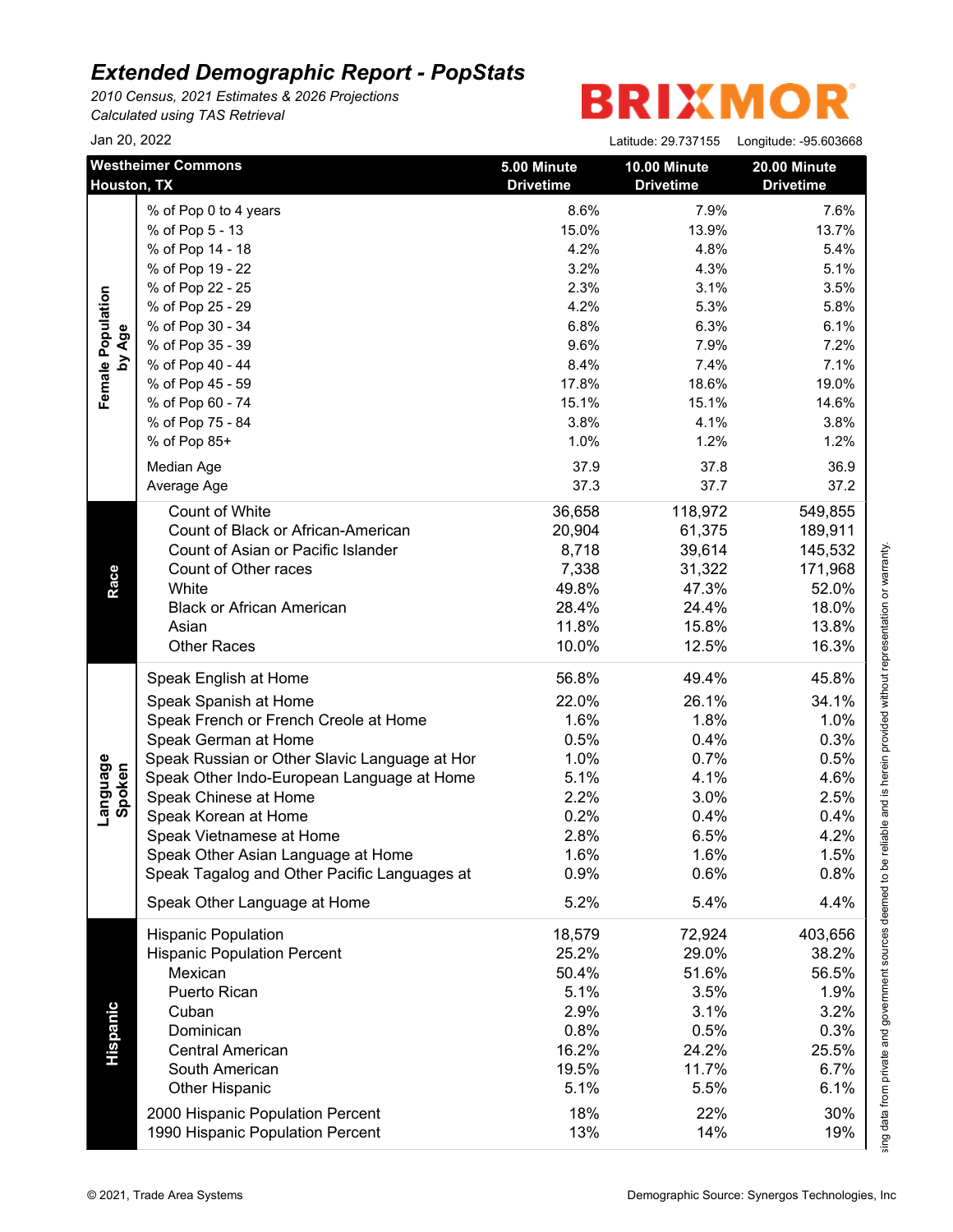*2010 Census, 2021 Estimates & 2026 Projections Calculated using TAS Retrieval*

| Jan 20, 2022           |                                                                                                                                                                                                                                                                                                                                                                                                                                                |                                                                                                                                                       | Latitude: 29.737155                                                                                                                                        | Longitude: -95.603668                                                                                                                                           |
|------------------------|------------------------------------------------------------------------------------------------------------------------------------------------------------------------------------------------------------------------------------------------------------------------------------------------------------------------------------------------------------------------------------------------------------------------------------------------|-------------------------------------------------------------------------------------------------------------------------------------------------------|------------------------------------------------------------------------------------------------------------------------------------------------------------|-----------------------------------------------------------------------------------------------------------------------------------------------------------------|
| Houston, TX            | <b>Westheimer Commons</b>                                                                                                                                                                                                                                                                                                                                                                                                                      | 5.00 Minute<br><b>Drivetime</b>                                                                                                                       | 10.00 Minute<br><b>Drivetime</b>                                                                                                                           | 20.00 Minute<br><b>Drivetime</b>                                                                                                                                |
|                        | American (percent of total population)                                                                                                                                                                                                                                                                                                                                                                                                         | 2.5%                                                                                                                                                  | 2.6%                                                                                                                                                       | 2.2%                                                                                                                                                            |
|                        | American                                                                                                                                                                                                                                                                                                                                                                                                                                       | 2.2%                                                                                                                                                  | 2.4%                                                                                                                                                       | 2.0%                                                                                                                                                            |
|                        | Native American (ie. Indian/Eskimo)                                                                                                                                                                                                                                                                                                                                                                                                            | 0.2%                                                                                                                                                  | 0.2%                                                                                                                                                       | 0.2%                                                                                                                                                            |
|                        | Hawaiian/Pacific Islander                                                                                                                                                                                                                                                                                                                                                                                                                      | 0.0%                                                                                                                                                  | 0.0%                                                                                                                                                       | 0.0%                                                                                                                                                            |
|                        | Asian (percent of total population)                                                                                                                                                                                                                                                                                                                                                                                                            | 11.7%                                                                                                                                                 | 15.7%                                                                                                                                                      | 13.7%                                                                                                                                                           |
|                        | Chinese                                                                                                                                                                                                                                                                                                                                                                                                                                        | 2.6%                                                                                                                                                  | 3.2%                                                                                                                                                       | 2.6%                                                                                                                                                            |
|                        | Japanese                                                                                                                                                                                                                                                                                                                                                                                                                                       | 0.3%                                                                                                                                                  | 0.3%                                                                                                                                                       | 0.2%                                                                                                                                                            |
|                        | Korean                                                                                                                                                                                                                                                                                                                                                                                                                                         | 0.3%                                                                                                                                                  | 0.6%                                                                                                                                                       | 0.6%                                                                                                                                                            |
|                        | South Central Asian (ie. Indian)                                                                                                                                                                                                                                                                                                                                                                                                               | 4.2%                                                                                                                                                  | 3.6%                                                                                                                                                       | 4.3%                                                                                                                                                            |
|                        | South East Asian (ie. Vietnamese)                                                                                                                                                                                                                                                                                                                                                                                                              | 4.0%                                                                                                                                                  | 7.3%                                                                                                                                                       | 5.5%                                                                                                                                                            |
|                        | <b>Other Asian</b>                                                                                                                                                                                                                                                                                                                                                                                                                             | 0.4%                                                                                                                                                  | 0.6%                                                                                                                                                       | 0.5%                                                                                                                                                            |
|                        | European (percent of total population)                                                                                                                                                                                                                                                                                                                                                                                                         | 14.5%                                                                                                                                                 | 13.0%                                                                                                                                                      | 11.2%                                                                                                                                                           |
|                        | <b>British</b>                                                                                                                                                                                                                                                                                                                                                                                                                                 | 3.0%                                                                                                                                                  | 2.9%                                                                                                                                                       | 2.5%                                                                                                                                                            |
|                        | Dutch                                                                                                                                                                                                                                                                                                                                                                                                                                          | 0.3%                                                                                                                                                  | 0.3%                                                                                                                                                       | 0.2%                                                                                                                                                            |
|                        | French                                                                                                                                                                                                                                                                                                                                                                                                                                         | 1.1%                                                                                                                                                  | 0.9%                                                                                                                                                       | 0.7%                                                                                                                                                            |
|                        | German                                                                                                                                                                                                                                                                                                                                                                                                                                         | 2.9%                                                                                                                                                  | 2.7%                                                                                                                                                       | 2.5%                                                                                                                                                            |
|                        | Italian                                                                                                                                                                                                                                                                                                                                                                                                                                        | 1.0%                                                                                                                                                  | 0.8%                                                                                                                                                       | 0.7%                                                                                                                                                            |
|                        | Polish                                                                                                                                                                                                                                                                                                                                                                                                                                         | 0.5%                                                                                                                                                  | 0.4%                                                                                                                                                       | 0.4%                                                                                                                                                            |
|                        | Scandinavian                                                                                                                                                                                                                                                                                                                                                                                                                                   | 0.8%                                                                                                                                                  | 0.7%                                                                                                                                                       | 0.5%                                                                                                                                                            |
|                        | Scotch/Irish                                                                                                                                                                                                                                                                                                                                                                                                                                   | 2.7%                                                                                                                                                  | 2.6%                                                                                                                                                       | 2.3%                                                                                                                                                            |
|                        | Other European (ie. Greek/Russian)                                                                                                                                                                                                                                                                                                                                                                                                             | 2.2%                                                                                                                                                  | 1.8%                                                                                                                                                       | 1.5%                                                                                                                                                            |
|                        | Middle Eastern                                                                                                                                                                                                                                                                                                                                                                                                                                 | 2.4%                                                                                                                                                  | 1.9%                                                                                                                                                       | 1.3%                                                                                                                                                            |
|                        | <b>Other Ancestry</b>                                                                                                                                                                                                                                                                                                                                                                                                                          | 37.0%                                                                                                                                                 | 31.7%                                                                                                                                                      | 27.2%                                                                                                                                                           |
|                        | <b>Unclassified Ancestry</b>                                                                                                                                                                                                                                                                                                                                                                                                                   | 6.6%                                                                                                                                                  | 6.2%                                                                                                                                                       | 6.3%                                                                                                                                                            |
| Education<br>(Age 25+) | Adult Population (25 Years or Older)                                                                                                                                                                                                                                                                                                                                                                                                           | 47,614                                                                                                                                                | 161,446                                                                                                                                                    | 674,046                                                                                                                                                         |
|                        | Elementary (0 to 8)                                                                                                                                                                                                                                                                                                                                                                                                                            | 4.5%                                                                                                                                                  | 8.7%                                                                                                                                                       | 10.8%                                                                                                                                                           |
|                        | Some High School (9 to 11)                                                                                                                                                                                                                                                                                                                                                                                                                     | 3.8%                                                                                                                                                  | 5.7%                                                                                                                                                       | 6.4%                                                                                                                                                            |
|                        | High School Graduate (12)                                                                                                                                                                                                                                                                                                                                                                                                                      | 16.9%                                                                                                                                                 | 19.1%                                                                                                                                                      | 20.7%                                                                                                                                                           |
|                        | Some College (13 to 16)                                                                                                                                                                                                                                                                                                                                                                                                                        | 20.7%                                                                                                                                                 | 18.9%                                                                                                                                                      | 18.7%                                                                                                                                                           |
|                        | Associates Degree Only                                                                                                                                                                                                                                                                                                                                                                                                                         | 7.0%                                                                                                                                                  | 6.3%                                                                                                                                                       | 6.2%                                                                                                                                                            |
|                        | <b>Bachelors Degree Only</b>                                                                                                                                                                                                                                                                                                                                                                                                                   | 30.5%                                                                                                                                                 | 26.5%                                                                                                                                                      | 24.0%                                                                                                                                                           |
|                        | Graduate Degree                                                                                                                                                                                                                                                                                                                                                                                                                                | 16.6%                                                                                                                                                 | 14.8%                                                                                                                                                      | 13.2%                                                                                                                                                           |
|                        | % College $(4+)$                                                                                                                                                                                                                                                                                                                                                                                                                               | 47.0%                                                                                                                                                 | 41.4%                                                                                                                                                      | 37.2%                                                                                                                                                           |
| Household<br>Type      | Total Households - count<br>One Person HHs - count<br>Family HHs - count<br>Married Couple - count<br>w/own children - count<br>w/out own children - count<br>Male Householder - count<br>Female Householder - count<br>Non-Family Households - count<br>1 Person Household<br>2 Person Household<br>3 Person Household<br>4 Person Household<br>5 Person Household<br>6 Person Household<br>7+ Person Household<br>% Households With Children | 34,012<br>13,317<br>18,709<br>12,726<br>5,270<br>7,456<br>1,142<br>4,841<br>1,986<br>39.2%<br>30.7%<br>14.7%<br>9.5%<br>3.9%<br>1.3%<br>0.8%<br>25.3% | 102,338<br>33,784<br>63,010<br>41,905<br>19,350<br>22,555<br>4,987<br>16,118<br>5,544<br>33.0%<br>29.3%<br>15.5%<br>11.9%<br>5.9%<br>2.5%<br>1.9%<br>30.1% | 390,751<br>110,176<br>258,532<br>177,762<br>84,878<br>92,884<br>22,799<br>57,972<br>22,042<br>28.2%<br>27.6%<br>16.1%<br>14.1%<br>7.8%<br>3.5%<br>2.7%<br>32.9% |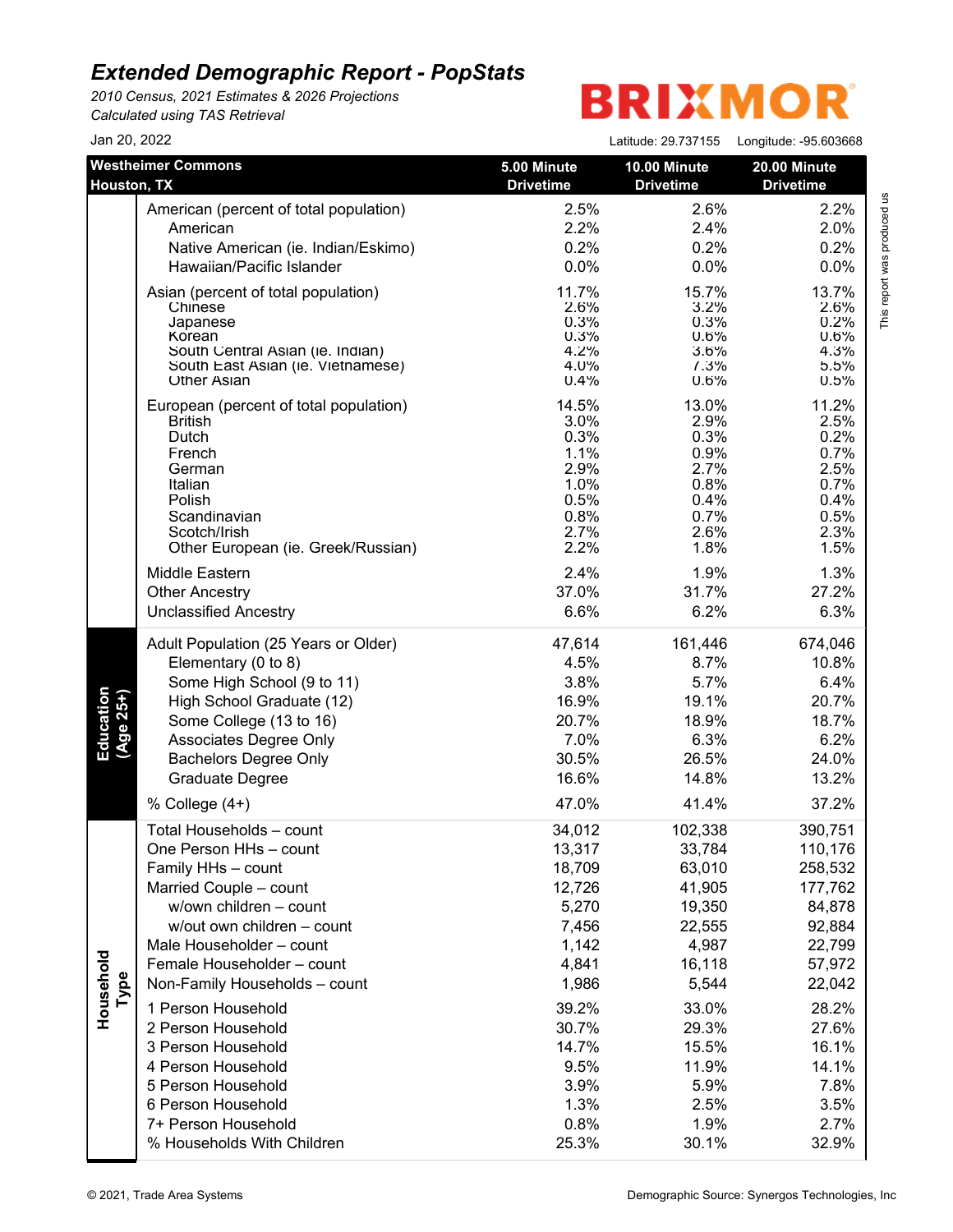*2010 Census, 2021 Estimates & 2026 Projections Calculated using TAS Retrieval*

| Jan 20, 2022                      |                                                                                                                                                                                                                                                                                                                                                                                                                                                                                                      |                                                                                                             | Latitude: 29.737155                                                                                        | Longitude: -95.603668                                                                                       |
|-----------------------------------|------------------------------------------------------------------------------------------------------------------------------------------------------------------------------------------------------------------------------------------------------------------------------------------------------------------------------------------------------------------------------------------------------------------------------------------------------------------------------------------------------|-------------------------------------------------------------------------------------------------------------|------------------------------------------------------------------------------------------------------------|-------------------------------------------------------------------------------------------------------------|
| Houston, TX                       | <b>Westheimer Commons</b>                                                                                                                                                                                                                                                                                                                                                                                                                                                                            | 5.00 Minute<br><b>Drivetime</b>                                                                             | 10.00 Minute<br><b>Drivetime</b>                                                                           | 20.00 Minute<br><b>Drivetime</b>                                                                            |
|                                   | <b>Total Housing Units</b><br><b>Owner Occupied Percent</b><br><b>Renter Occupied Percent</b><br><b>Vacant Housing Percent</b><br>Total Housing Units (Census 2000)<br>For Rent (Census 2000)<br>For Sale (Census 2000)<br>Rented or Sold, (Census 2000)<br>Seasonal (Census 2014)<br>Other (Census 2000)                                                                                                                                                                                            | 37,795<br>33.0%<br>56.9%<br>10.0%<br>29,208<br>79%<br>10%<br>5%<br>10%<br>$1\%$                             | 114,520<br>38.3%<br>51.0%<br>10.6%<br>89,013<br>79%<br>10%<br>4%<br>7%<br>2%                               | 431,586<br>44.1%<br>46.5%<br>9.5%<br>334,162<br>72%<br>11%<br>5%<br>6%<br>3%                                |
| Homes Built<br>By Year            | Homes Built 1990 to 2000<br>Homes Built 1980 to 1989<br>Homes Built 1970 to 1979<br>Homes Built 1960 to 1969<br>Homes Built 1950 to 1959<br>Homes Built 1940 to 1949<br>Homes Built Before 1939                                                                                                                                                                                                                                                                                                      | 25%<br>42%<br>28%<br>4%<br>0%<br>0%<br>0%                                                                   | 19%<br>33%<br>36%<br>11%<br>1%<br>0%<br>0%                                                                 | 16%<br>28%<br>35%<br>15%<br>5%<br>1%<br>$1\%$                                                               |
| Structure<br>Units in             | 1 Unit<br>2 - 9 Units<br>Greater than 10 Units<br><b>Mobilie Trailer</b><br><b>Other Units</b>                                                                                                                                                                                                                                                                                                                                                                                                       | 36%<br>15%<br>49%<br>0%<br>$0\%$                                                                            | 43%<br>15%<br>42%<br>0%<br>0%                                                                              | 46%<br>12%<br>41%<br>0%<br>0%                                                                               |
| vner Occupied)<br>Home Value<br>ş | Property Value \$1,000,000 or more<br>Property Value \$750,000 to \$999,999<br>Property Value \$500,000 to \$749,999<br>Property Value \$400,000 to \$499,999<br>Property Value \$300,000, to \$399,999<br>Property Value \$200,000 to \$299,999<br>Property Value \$150,000 to \$199,999<br>Property Value \$100,000 to \$149,999<br>Property Value \$60,000 to \$99,999<br>Property Value \$40,000 to \$59,999<br>Property Value \$0 to \$39,999<br><b>Median Home Value</b><br><b>Median Rent</b> | 3.4%<br>3.0%<br>6.5%<br>11.5%<br>19.8%<br>24.6%<br>16.1%<br>9.2%<br>3.1%<br>0.5%<br>1.7%<br>\$276,619       | 3.9%<br>4.9%<br>9.4%<br>9.0%<br>12.0%<br>18.0%<br>17.3%<br>15.3%<br>6.5%<br>1.1%<br>1.9%<br>\$238,771      | 3.6%<br>4.0%<br>7.1%<br>7.3%<br>11.8%<br>22.4%<br>18.0%<br>14.3%<br>5.6%<br>1.0%<br>2.3%<br>\$228,951       |
| per Household<br>Wealth           | \$0 and under - percent<br>\$1 to \$4999 - percent<br>\$5k to \$9999 - percent<br>\$10k to \$24999 - percent<br>\$25k to \$49999 - percent<br>\$50k to \$99999 - percent<br>\$100k to \$249999 - percent<br>\$250k to \$499999 - percent<br>$$500k+ - percent$<br>Median HH Wealth<br>Avg HH Wealth                                                                                                                                                                                                  | \$684<br>19.5%<br>10.0%<br>5.2%<br>6.8%<br>6.8%<br>9.7%<br>16.6%<br>11.9%<br>13.3%<br>\$57,699<br>\$218,011 | \$681<br>19.3%<br>9.9%<br>5.2%<br>6.8%<br>6.9%<br>9.8%<br>16.8%<br>12.0%<br>13.3%<br>\$59,967<br>\$219,095 | \$626<br>19.0%<br>9.7%<br>5.0%<br>6.7%<br>6.9%<br>10.0%<br>17.1%<br>12.2%<br>13.5%<br>\$63,598<br>\$222,166 |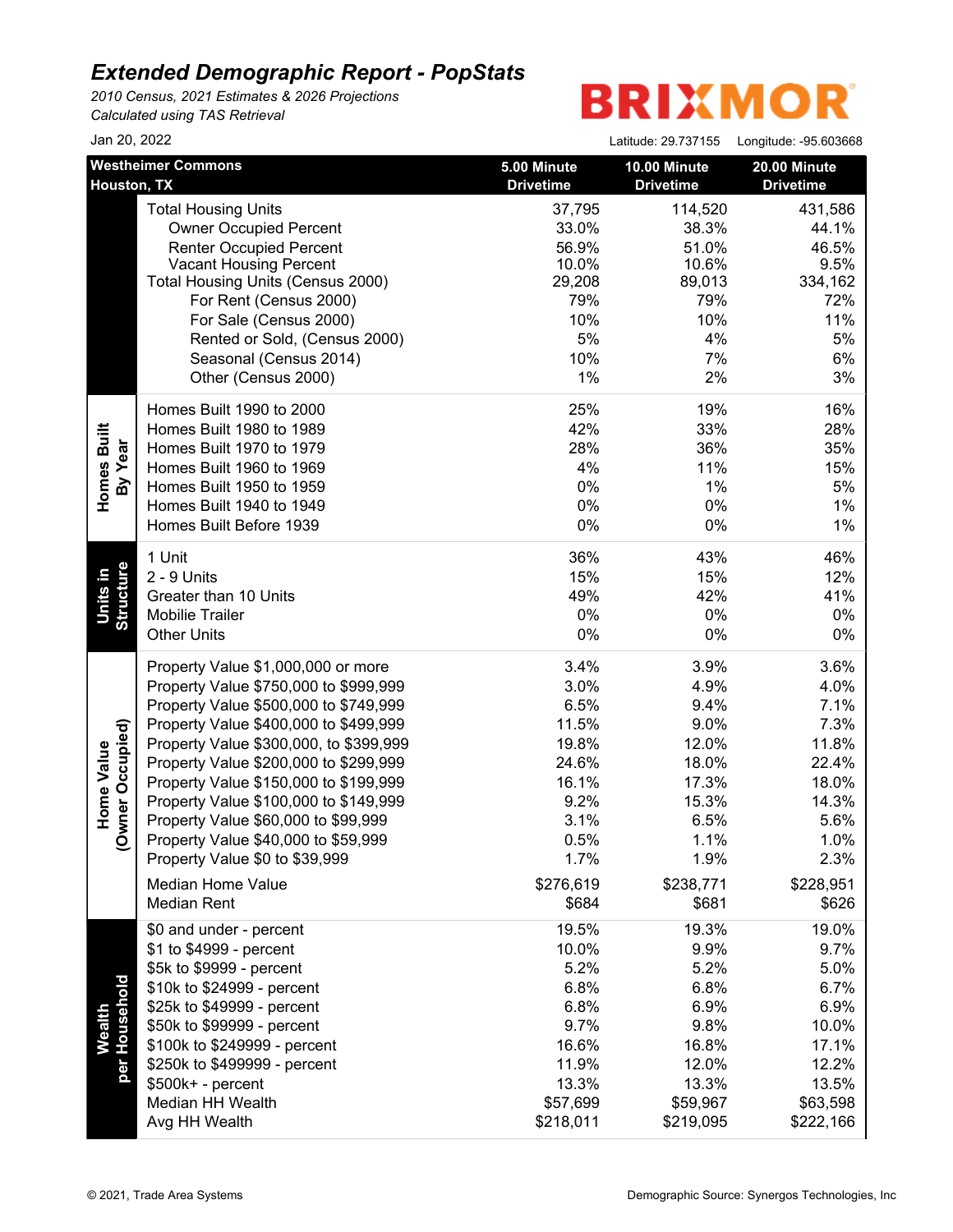*2010 Census, 2021 Estimates & 2026 Projections Calculated using TAS Retrieval*

|                              | Jan 20, 2022                               |                                 | Latitude: 29.737155              | Longitude: -95.603668            |
|------------------------------|--------------------------------------------|---------------------------------|----------------------------------|----------------------------------|
|                              | <b>Westheimer Commons</b><br>Houston, TX   | 5.00 Minute<br><b>Drivetime</b> | 10.00 Minute<br><b>Drivetime</b> | 20.00 Minute<br><b>Drivetime</b> |
|                              |                                            |                                 |                                  |                                  |
| Economic<br>Viability        | <b>Economic Viability Local</b>            | 272                             | 278                              | 276                              |
|                              | <b>Economic Viability Indexed</b>          | 105                             | 107                              | 106                              |
|                              |                                            |                                 |                                  |                                  |
|                              | Employed Civilian Pop 16+ by Occupation    | 35,587                          | 121,066                          | 513,165                          |
|                              | Managerial/Executive                       | 18.4%                           | 16.9%                            | 15.6%                            |
| (Employed Civilians Age 16+) | <b>Professional Specialty</b>              | 25.9%                           | 22.5%                            | 21.4%                            |
|                              | <b>Healthcare Support</b>                  | 3.0%                            | 3.2%                             | 2.6%                             |
|                              | Sales                                      | 12.3%                           | 11.4%                            | 11.3%                            |
|                              | Office & Administrative Support            | 13.3%                           | 11.7%                            | 9.8%                             |
|                              | <b>Protective Service</b>                  | 3.2%                            | 2.6%                             | 1.9%                             |
|                              | <b>Food Preperation</b>                    | 4.5%                            | 6.0%                             | 7.0%                             |
|                              | <b>Building Maintenance &amp; Cleaning</b> | 1.8%                            | 4.4%                             | 5.5%                             |
|                              | Personal Care                              | 2.5%                            | 3.1%                             | 3.0%                             |
|                              | Farming, Fishing, & Forestry               | 0.0%                            | 0.0%                             | 0.1%                             |
|                              | Construction                               | 5.0%                            | 7.3%                             | 10.5%                            |
|                              | Production & Transportation                | 10.2%                           | 10.7%                            | 11.3%                            |
|                              | <b>Percent White Collar Workers</b>        | 72.8%                           | 65.7%                            | 60.7%                            |
|                              | <b>Percent Blue Collar Workers</b>         | 27.2%                           | 34.3%                            | 39.3%                            |
|                              |                                            |                                 |                                  |                                  |
|                              | Agriculture/Mining/Construction            | 10.5%                           | 10.7%                            | 13.0%                            |
|                              | Manufacturing                              | 7.8%                            | 7.5%                             | 7.4%                             |
|                              | Transportation                             | 5.4%                            | 4.8%                             | 5.0%                             |
|                              | Information                                | 0.9%                            | 1.1%                             | 1.1%                             |
|                              | Wholesale/Retail                           | 15.3%                           | 15.3%                            | 14.6%                            |
|                              | Finance, Insurance, Real Estate            | 7.9%                            | 7.4%                             | 7.0%                             |
|                              | <b>Professional Services</b>               | 12.6%                           | 10.7%                            | 8.6%                             |
|                              | <b>Management Services</b>                 | 0.4%                            | 0.3%                             | 0.2%                             |
| Employed Civilians Age 16+)  | <b>Administrative/Waste Services</b>       | 4.7%                            | 6.0%                             | 5.7%                             |
|                              | <b>Educational Services</b>                | 20.1%                           | 19.1%                            | 18.5%                            |
|                              | <b>Entertainment Services</b>              | 7.2%                            | 8.6%                             | 10.2%                            |
|                              | <b>Other Professional Services</b>         | 4.1%                            | 6.2%                             | 6.6%                             |
|                              | <b>Public Administration</b>               | 3.2%                            | 2.4%                             | 2.1%                             |
|                              | Drive to Work Alone                        | 83.5%                           | 79.5%                            | 75.6%                            |
|                              | Drive to Work Carpool                      | 8.9%                            | 11.6%                            | 14.0%                            |
|                              | Travel to Work by Public Transportation    | 3.0%                            | 3.7%                             | 4.7%                             |
| To Work                      | Drive to Work on Motorcycle                | 0.1%                            | 0.1%                             | 0.1%                             |
|                              | Drive to Work on Bicycle                   | 0.2%                            | 0.2%                             | 0.4%                             |
|                              | Walked to Work                             | 1.0%                            | 1.5%                             | 1.7%                             |
|                              | <b>Other Means</b>                         | 0.6%                            | 0.7%                             | 0.9%                             |
|                              | Work at Home                               | 2.9%                            | 2.8%                             | 2.6%                             |